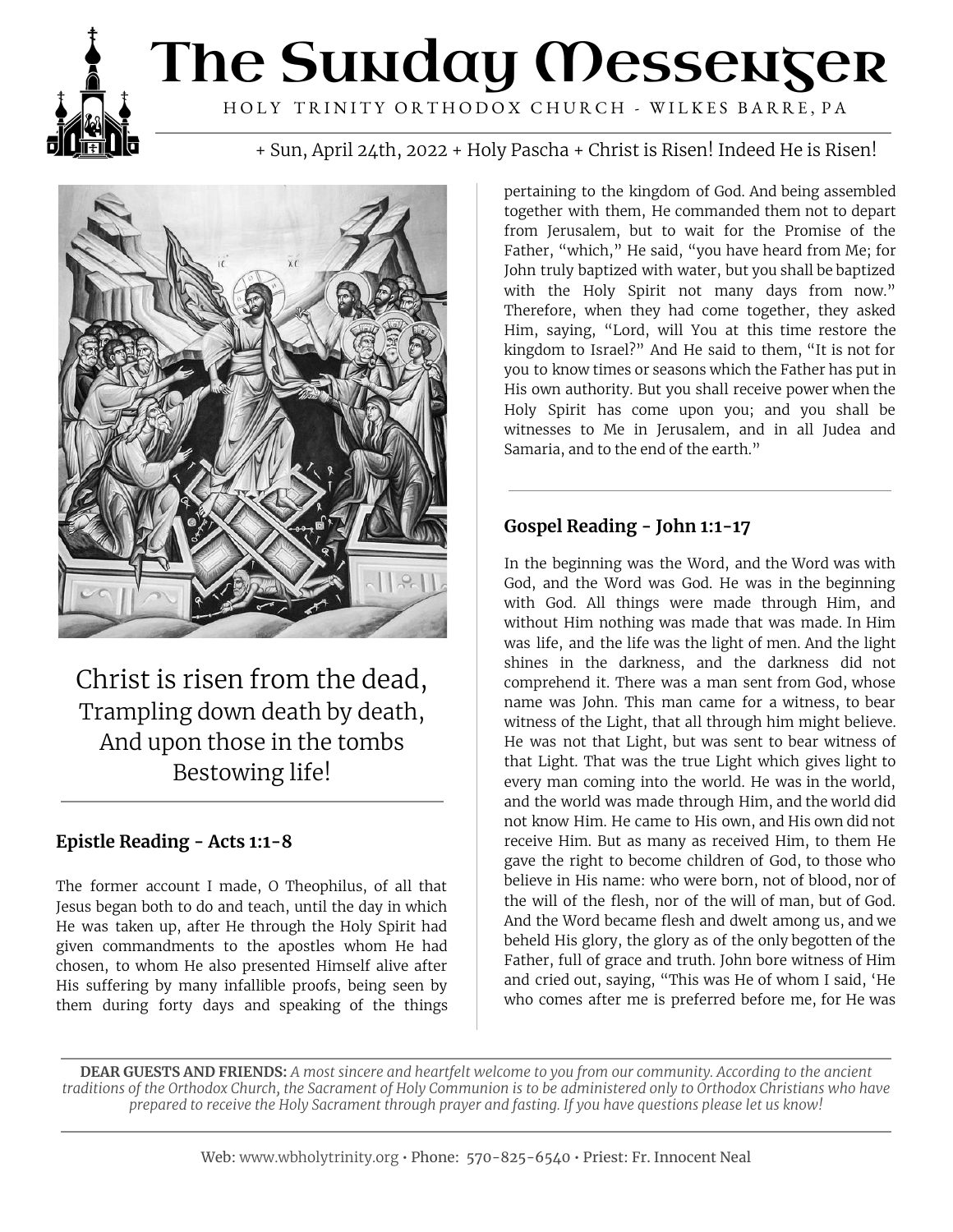before me.'" And of His fullness we have all received, and grace for grace. For the law was given through Moses, but grace and truth came through Jesus Christ.



# This Weeks Schedule

Holy Trinity Orthodox Church  $+ + +$ 

### **HOLY PASCHA SERVICES**

#### **Beginning SAT NIGHT, April, 23rd**

Nocturns @ 9:30 PM Paschal Matins @ 10:00 PM Paschal Divine Liturgy @ 11:00 PM Blessing of the Baskets & **\*Agape Meal** @ 12:30 AM

#### **SUN MORNING, April 24th**

Agape Vespers w/ Procession @ 11 AM *followed by Blessing of the Baskets*

#### **BRIGHT MONDAY, April 25th**

Paschal Hours @ 8:40 AM Paschal Divine Liturgy @ 9 AM

#### **BRIGHT SATURDAY, April 30th**

Paschal Hours @ 8:40 AM Paschal Divine Liturgy @ 9 AM Parish PotLuck / Picnic @ 11:00 AM Great Vespers @ 2 PM *(Note Time Change)*

#### **THOMAS SUNDAY, May 1st**

Hours @ 8:40 AM Divine Liturgy @ 9 AM *followed by*

**Childrens Easter Egg Hunt @ 11 AM**, **Blessing of the Graves** (weather permitting) *Holy Resurrection @ 12:30, Fern Knoll @ 2:30*

 $+ + +$ 

**\* THE AGAPE MEAL:** Following the blessing of the baskets after Divine Liturgy on Pascha it is traditional for the faithful to break the fast by eating with one another from the baskets which have just been blessed. No food or drinks will be provided.



**Receiving Communion on Holy Pascha:** A friendly reminder that Holy Communion is for Orthodox Christians in good standing who have prepared themselves through fasting, prayer and recent confession. Only those Orthodox Christians who have confessed during the Lenten Fast should receive on Holy Pascha. If you have questions about communion in the Orthodox Church please speak with Fr. Innocent.

**Fasting for the Paschal Liturgy:** The Paschal Divine Liturgy begins at 11:00 PM on Holy Saturday. Please remember to fast, preferably six hours before receiving communion (think around 6 PM to begin fasting if possible OR unless food is needed for medications, etc). If you have any specific questions concerning your personal fast or ability to fast please speak with Fr. Innocent.



Bright Saturday Cookout & Picnic

**When:** Saturday April 30, following Paschal Divine Liturgy at 9 AM. Picnic will begin at aprox 11 AM. Hot grill will be provided. Bring Food! Vespers @ 2 PM. **Where:** Holy Trinity Orthdox Church **Who:** All are welcome and encouraged to attend and bring a friend.

*"The table is full-laden; feast ye all sumptuously. The calf is fatted; let no one go away hungry."* **+ St. John Chrysostom**

WEEKLY GIVING UPDATE: We thank you for your continued giving in gratitude for all that our loving God does for each of us, for His Holy Church, and all the blessings we receive through her.

Weekly Cost to Keep the Church Open: \$2,840 Monthly Cost to Keep the Church Open: \$12,305 Collections last Sunday: \$1,578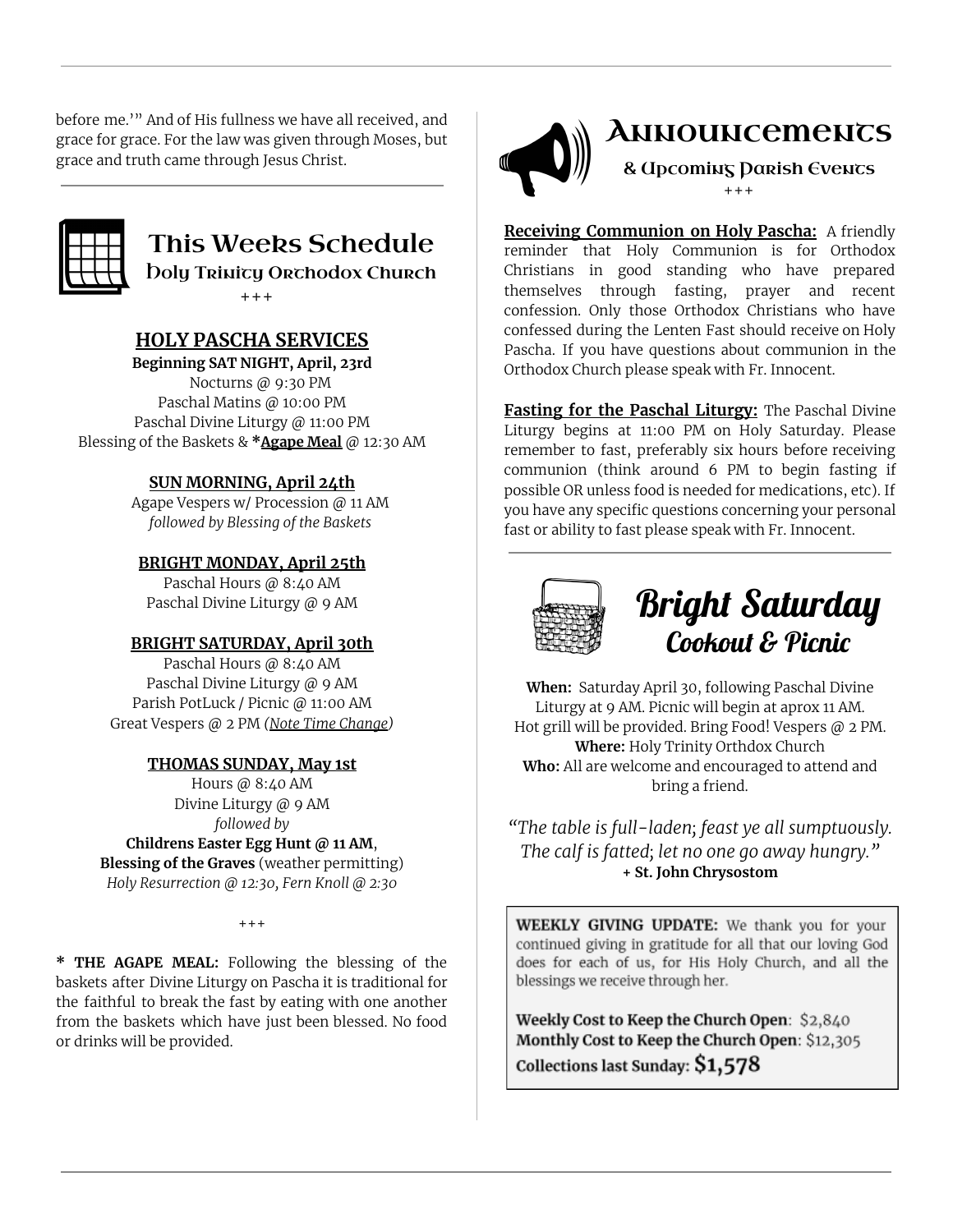# **Birchdays & Anniversaries**

**April Birthdays:** Miriam Clark (4/6), Marie Dutko (4/6), Pearl Tutko (4/8), Alec Breisch (4/9), Alex Holoviak (4/9), Vladimir Holoviak (4/19), Eli King (4/21), Jordan Dutko (4/23), Debbie Greenward **Anniversaries:** Fr. Innocent & Mat. Melanie Neal (4/22), Dave & Dolores Voda, Eva & Stephen Nealon (4/29)

**This Week's Birthdays:** N/A **Anniversaries:** Dave & Dolores Voda, Eva & Stephen Nealon (4/29)



## Words of Wisdom **From the Saints & Teachers +++**

THE PASCHAL SERMON *The Catechetical Sermon of St. John Chrysostom is read during Matins of Pascha.*



If any man be devout and love God, let him enjoy this fair and radiant triumphal feast. If any man be a wise servant, let him rejoicing enter into the joy of his Lord. If any have labored long in fasting, let him now receive his recompense. If any have wrought from the first hour, let him today receive his just

reward. If any have come at the third hour, let him with thankfulness keep the feast. If any have arrived at the sixth hour, let him have no misgivings; because he shall in nowise be deprived thereof. If any have delayed until the ninth hour, let him draw near, fearing nothing. If any have tarried even until the eleventh hour, let him, also, be not alarmed at his tardiness; for the Lord, who is jealous of his honor, will accept the last even as the first;

He gives rest unto him who comes at the eleventh hour, even as unto him who has wrought from the first hour.

And He shows mercy upon the last, and cares for the first; and to the one He gives, and upon the other He bestows gifts. And He both accepts the deeds, and welcomes the intention, and honors the acts and praises the offering. Wherefore, enter you all into the joy of your Lord; and receive your reward, both the first, and likewise the second. You rich and poor together, hold high festival. You sober and you heedless, honor the day. Rejoice today, both you who have fasted and you who have disregarded the fast. The table is full-laden; feast ye all sumptuously. The calf is fatted; let no one go hungry away.

Enjoy ye all the feast of faith: Receive ye all the riches of loving-kindness. let no one bewail his poverty, for the universal kingdom has been revealed. Let no one weep for his iniquities, for pardon has shown forth from the grave. Let no one fear death, for the Savior's death has set us free. He that was held prisoner of it has annihilated it. By descending into Hell, He made Hell captive. He embittered it when it tasted of His flesh. And Isaiah, foretelling this, did cry: Hell, said he, was embittered, when it encountered Thee in the lower regions. It was embittered, for it was abolished. It was embittered, for it was mocked. It was embittered, for it was slain. It was embittered, for it was overthrown. It was embittered, for it was fettered in chains. It took a body, and met God face to face. It took earth, and encountered Heaven. It took that which was seen, and fell upon the unseen.

O Death, where is your sting? O Hell, where is your victory? Christ is risen, and you are overthrown. Christ is risen, and the demons are fallen. Christ is risen, and the angels rejoice. Christ is risen, and life reigns. Christ is risen, and not one dead remains in the grave. For Christ, being risen from the dead, is become the first fruits of those who have fallen asleep. To Him be glory and dominion unto ages of ages. Amen.

**PARISH PRAYER LIST Living:** Cynthia Dulsky, Theodore & Elenor Sovryda, Nadine Breisch, Sonja & Leanne Kay, Josie Bissett, Lisa & Scott Harvey, Daniel & Shannon Bissett, Catherine, Danny Gobish, Lorraine Pace, Peter Holoviak & Family, Evelyn Kosmiski, Mat. Elizabeth, Jeri Basarab, Fr. Theodore Orzolek, Delores Voda, Mary Ann Lepa, Eric, Mat. Delores Donlick, Fr. Vladimir Fetchko, Dorothy Sysak, Vasilli (Bill) Talpash, Barbara, Jodi, Diane, David, Erin Dougherty, Lauren Butruce, Ashlee Parlante, Maureen Metz and the Metz Family, Bernard Golubiewski, Deborah, Reader Matthew **Departed:**